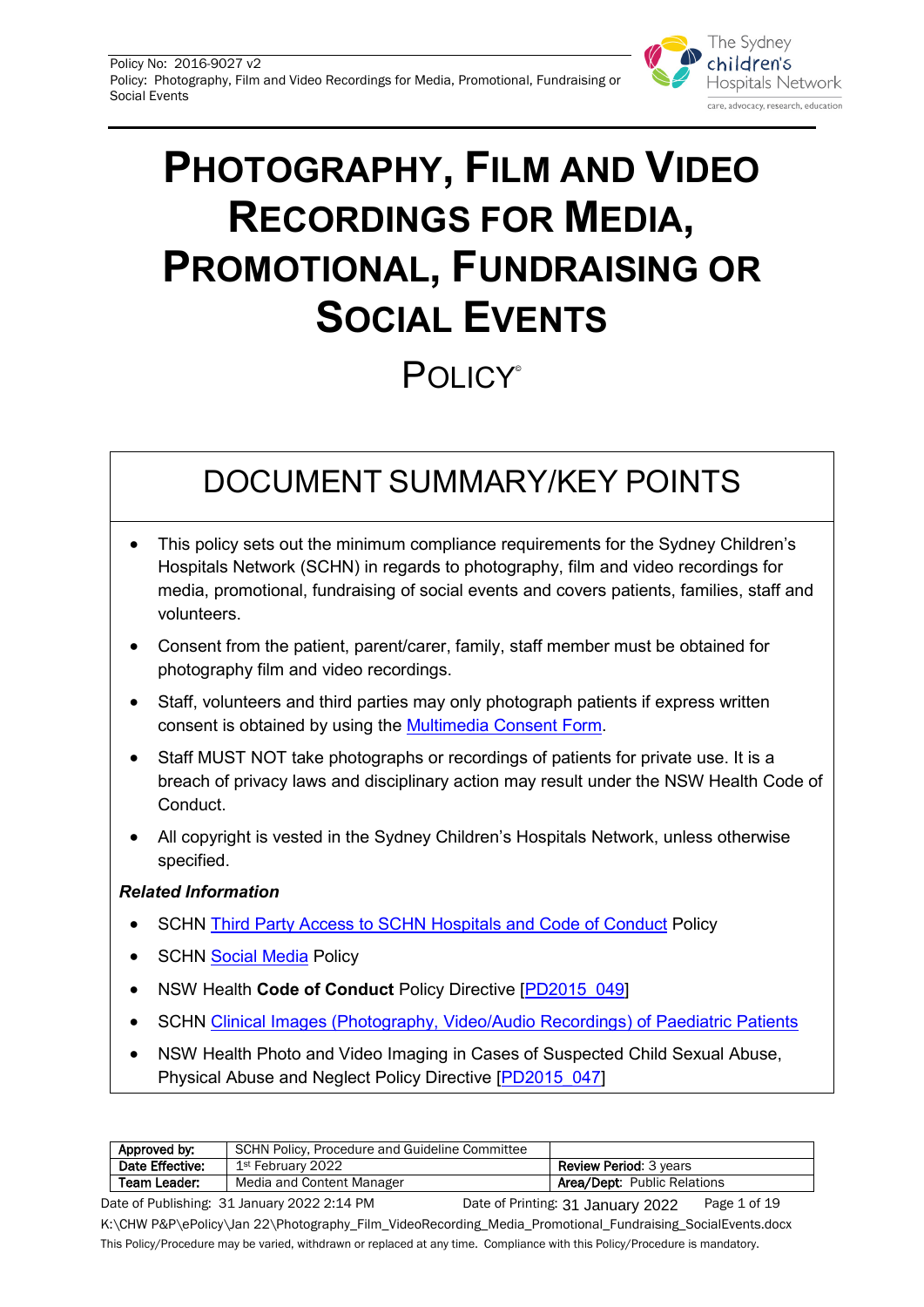

# CHANGE SUMMARY

- Due for mandatory review minor changes
- Updated consent forms have been included to reflect current process.

# READ ACKNOWLEDGEMENT

- All managers should read and acknowledge they understand the contents of this document.
- All other staff are to be aware of this document and where necessary, managers should ask relevant staff to read and acknowledge they understand the contents of this document.

| Approved by:    | SCHN Policy, Procedure and Guideline Committee |                                    |
|-----------------|------------------------------------------------|------------------------------------|
| Date Effective: | 1st February 2022                              | <b>Review Period: 3 years</b>      |
| Team Leader:    | Media and Content Manager                      | <b>Area/Dept:</b> Public Relations |
| _ _ _ _ _ _ .   | -----------                                    |                                    |

Date of Publishing: 31 January 2022 2:14 PM Date of Printing: 31 January 2022 Page 2 of 19 K:\CHW P&P\ePolicy\Jan 22\Photography\_Film\_VideoRecording\_Media\_Promotional\_Fundraising\_SocialEvents.docx This Policy/Procedure may be varied, withdrawn or replaced at any time. Compliance with this Policy/Procedure is mandatory. Date of Printing: 31 January 2022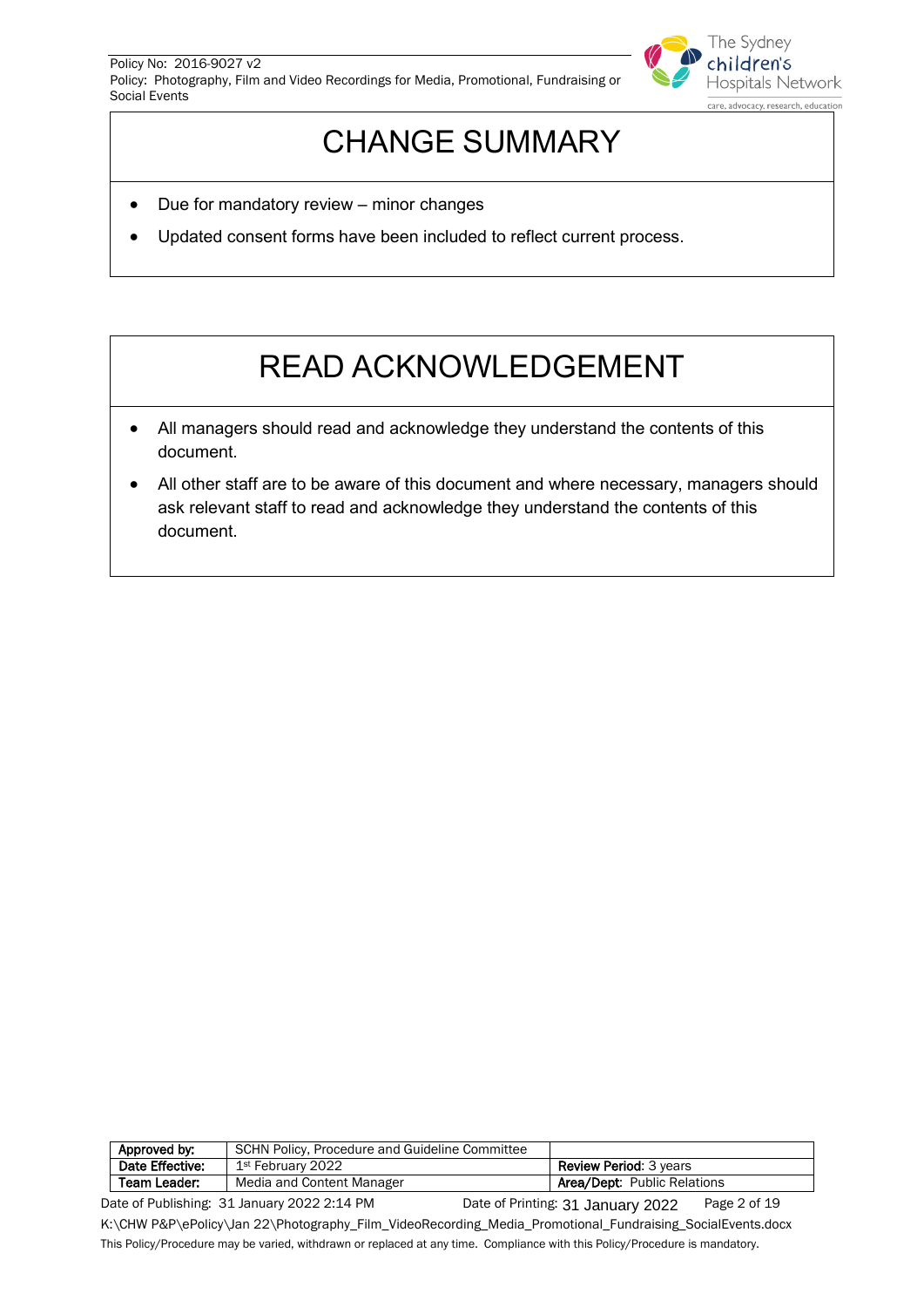

# TABLE OF CONTENTS

| 1   |                                                                             |  |
|-----|-----------------------------------------------------------------------------|--|
| 2   | Recordings for Media, Promotional, Fundraising or Official Social Events  4 |  |
| 2.1 |                                                                             |  |
| 2.2 |                                                                             |  |
| 2.3 |                                                                             |  |
| 3   |                                                                             |  |
| 4   |                                                                             |  |
| 5   |                                                                             |  |
| 5.1 |                                                                             |  |
| 5.2 |                                                                             |  |
| 5.3 |                                                                             |  |
| 5.4 |                                                                             |  |
| 5.5 |                                                                             |  |
|     |                                                                             |  |
| 5.6 |                                                                             |  |
|     |                                                                             |  |
|     |                                                                             |  |
| 5.7 |                                                                             |  |
|     |                                                                             |  |
|     |                                                                             |  |
| 5.8 |                                                                             |  |
| 6   |                                                                             |  |
|     |                                                                             |  |
| 6.1 |                                                                             |  |
| 7   |                                                                             |  |
| 8   |                                                                             |  |
| 8.1 |                                                                             |  |
| 8.2 |                                                                             |  |
| 9   |                                                                             |  |
| 9.1 |                                                                             |  |
| 9.2 |                                                                             |  |
| 9.3 |                                                                             |  |
|     |                                                                             |  |
|     |                                                                             |  |
|     |                                                                             |  |
|     |                                                                             |  |
|     | Appendix 5: Kids Simulation Australia Confidentiality Agreement18           |  |
|     |                                                                             |  |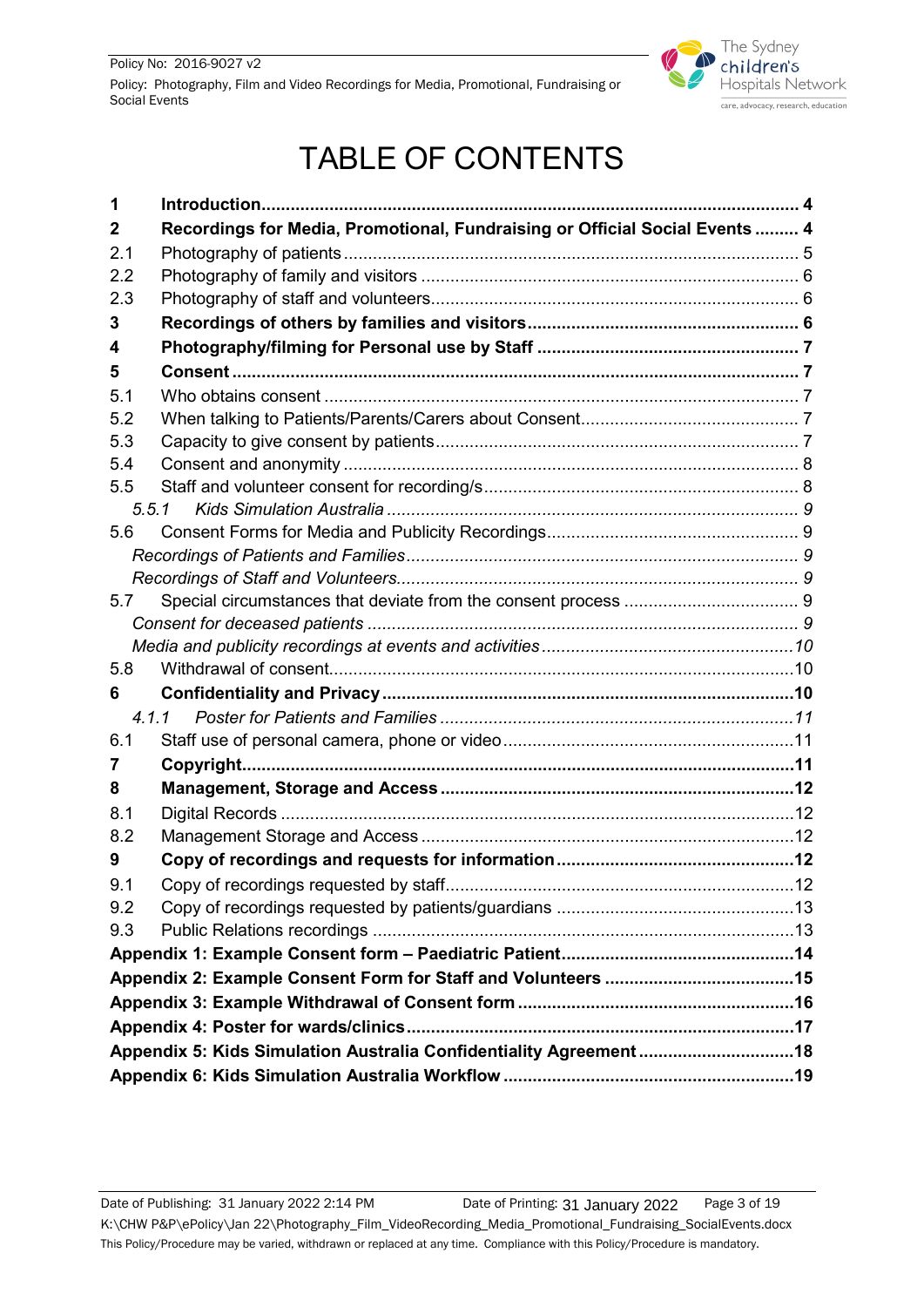

# <span id="page-3-0"></span>**1 Introduction**

This policy sets out the minimum compliance requirements for the Sydney Children's Hospitals Network (SCHN) in regards to photography, film and video for the purposes of media, promotional, fundraising or social events. The document addresses photography of SCHN patients, families, staff and volunteers.

Photography, film and video are used for many purposes including clinical, media, publicity, fundraising, internal and external communications, and publications. This includes digital formats. This policy **only** relates to *non-clinical* photography.

Accurate data storage and record keeping is important in minimising the risks associated with photography of patients, families and staff. Confidentiality, data retrieval and detailed information about the image and related decisions must meet legal requirements.

Written consent must be obtained prior to photography or recording of patients. Consent may be withdrawn at any time prior to publication, but once an image or recording is published (whether electronic or printed), it enters the public domain and in some case, it cannot be withdrawn. That is if consent is withdrawn after publication, the image/recording may still be accessible even if SCHN ceases to use or deletes the image/video on digital platforms.

External photographers and video production teams are required to follow the policy. External photographers/teams must be supervised at all times by a member of the Public Relations team, or a delegate nominated by the Public Relations team, as per SCHN Third [Party Access to SCHN Hospitals and Code of Conduct](http://webapps.schn.health.nsw.gov.au/epolicy/policy/5107) Policy.

#### **Other related information:**

- [Clinical Images \(Photography, Video/Audio Recordings\) of Paediatric Patients](http://webapps.schn.health.nsw.gov.au/epolicy/policy/5212)
- **[Social Media](http://webapps.schn.health.nsw.gov.au/epolicy/policy/5467) Policy**

# <span id="page-3-1"></span>**2 Recordings for Media, Promotional, Fundraising or Official**

## **Social Events**

- In the case of third party photography/video/film [recordings], copyright of the images remains with the third party unless copyright is assigned to SCHN.
- A Third Party is defined as external to SCHN, such as a non-hospital volunteer, contractor, individual, group or organisation. Third party groups or organisations usually fall into one or more of the following categories (a) media (b) entertainment (c) providing a service to SCHN (d) fundraising for an SCHN entity.
- Consent must be obtained before any recordings are taken. See below for more details and [Section 5.](#page-6-1)
- Consent Forms must be stored by the department organising the recording. It is the department's responsibility to ensure the storage and retention of the photos and consent forms meet the Health Records and Information Privacy Act requirements.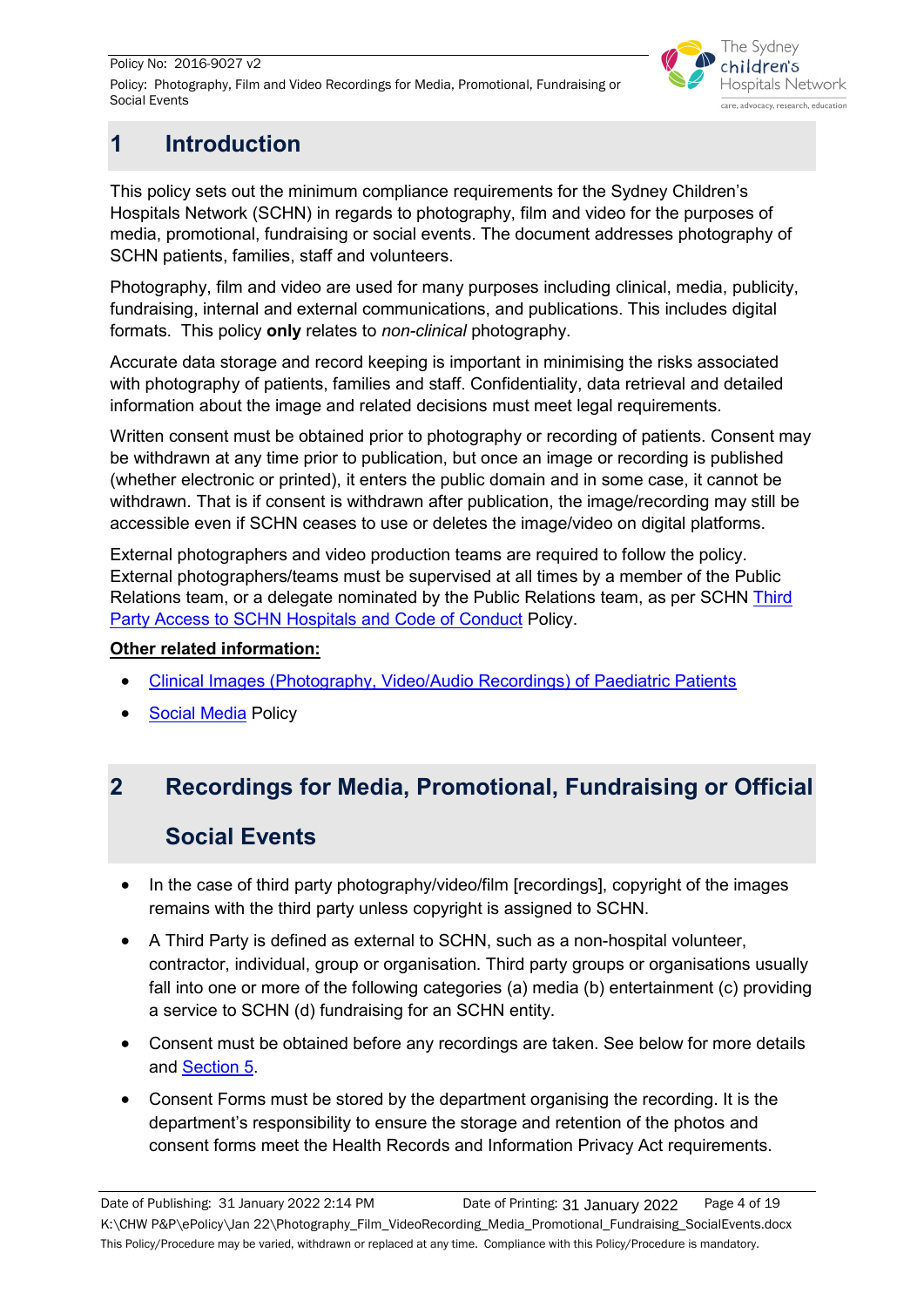

- Recordings in the control of SCHN may only be used *for what is specified in the consent and on the consent form*.
- If recordings are held by SCHN and not a third party, consent may be withdrawn at any time before publication using the 'withdrawal of consent' form. If a withdrawal of consent is received, images must be deleted by the Department holding the files.
- Recording requests may be refused or individuals directed to cease recording by staff on the ward or any hospital area if it is deemed inappropriate or insensitive to record in a certain location, or if there is a possibility of Work Health Safety issues.

**Under no circumstance** may public interviews or recordings be carried out in or around a SCHN facility or its grounds without the express permission of Public Relations at The Children's Hospital at Westmead or Sydney Children's Hospital, Randwick.

A Public Relations staff member **must** be present unless the authority has been delegated to another staff member.

**Staff must not take photographs or recordings of patients for private use.** It is a breach of privacy laws and disciplinary action may result under the NSW Health Code of Conduct.

# <span id="page-4-0"></span>**2.1 Photography of patients**

- **Written consent must be obtained** for all photography/filming of patients. The purpose of the photography/filming must be explained and noted on the consent form. Refer to [Section 5](#page-6-1) for Consent details.
- **The exception** is for entertainment events that generate media interest. Gaining written consent may not be possible. The privacy of patients and families wishing to participate in the entertainment event, but who do not wish to be involved in the associated media activity, must be respected. If possible, advance notice of the media interest should be given in the form of a general announcement that media is present and if families do not wish to be photographed/filmed, they should inform staff co-ordinating the event. Arrangements should then be made to locate the patient/families in an area where media will not film or photograph and media should be made aware of the location. Alternatively, families who do not wish to be photographed should be given a wristband for easy identification by media/Public Relations team. Not consenting to filming or photography will not impact on patients/families attending the event.

External photographers and video production teams are required to follow these terms and be supervised at all times.

- *Recordings may only be used for what is specified in the consent,* and families/patients should be contacted each time the image or recording is to be used for a significantly different purpose.
- Consent may be withdrawn and images held by SCHN must be deleted by the department holding the files. See [Section 5.8](#page-9-1) for details.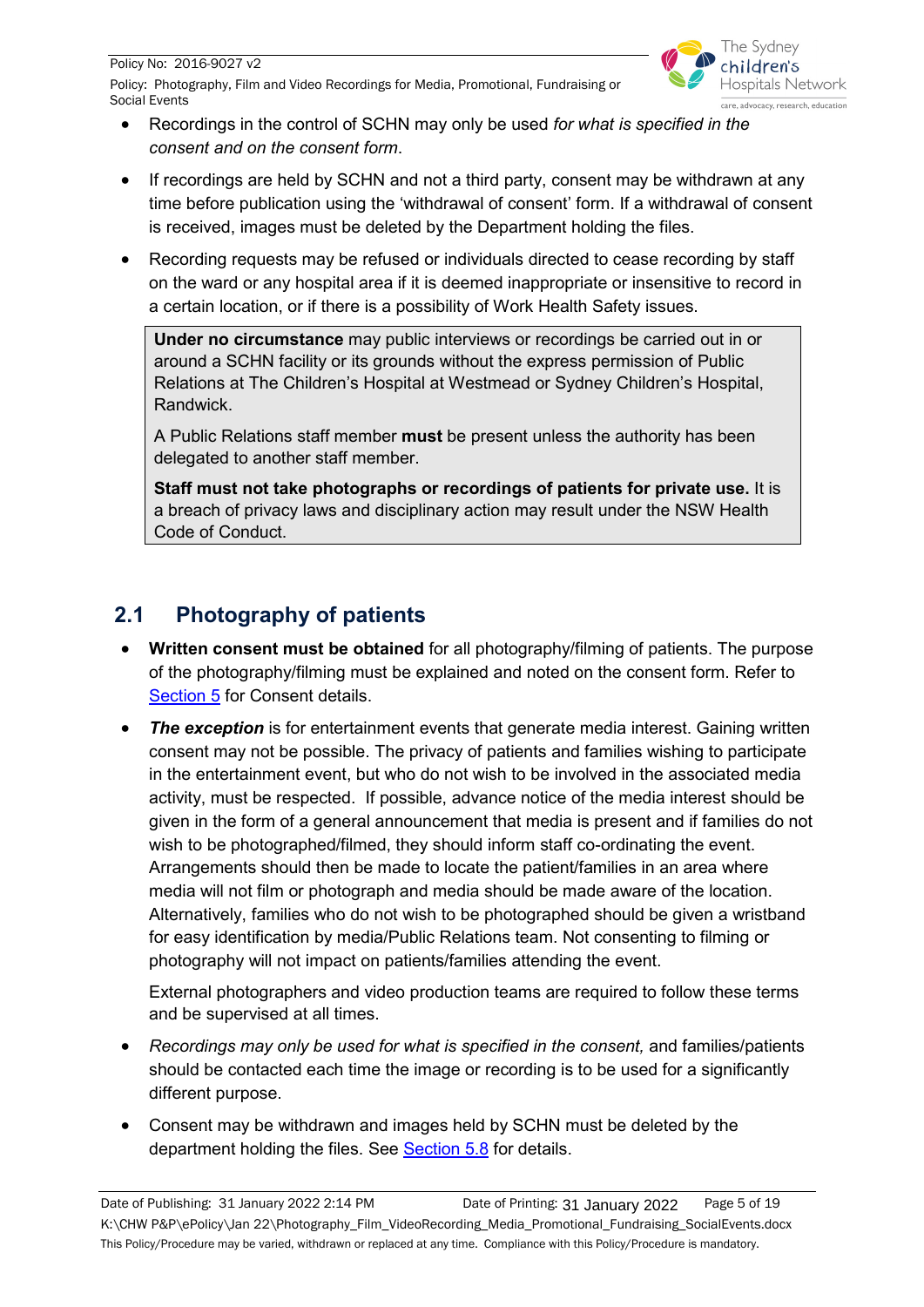Policy No: 2016-9027 v2

Policy: Photography, Film and Video Recordings for Media, Promotional, Fundraising or Social Events



• Consent should be questioned if a lengthy period of time has passed or if a family's circumstances may have changed e.g. change in child's condition.

# <span id="page-5-0"></span>**2.2 Photography of family and visitors**

- The purpose of the photography/filming should be explained to family and visitors. If they wish to participate, it is best practice for written consent to be obtained before the image is taken and if the image is to be stored; to assist in future identification of the photographic subject.
- If written consent is not obtained, verbal consent **must** be obtained before images are taken and written consent must be obtained following the photography.
- The department organising the recording must store the consent form and ensure relevant details are filled out, to assist in future identification of the photographic subject.
- Consent may be withdrawn and images held by SCHN must be deleted by the department holding the files. See [Section 5.8](#page-9-1) for details.

# <span id="page-5-1"></span>**2.3 Photography of staff and volunteers**

- Members of staff or volunteers have the right to decline participation in a photo shoot, filming or media interview.
- If staff or volunteers wish to participate, it is best practice for written consent to be obtained if the image is to be stored; to assist in future identification of the photographic subject.
- If written consent is not obtained, verbal consent **must** be obtained before images are taken. (Refer to **Section 5** for more information).
- The department organising the recording must store the consent form.
- Consent may be withdrawn and images held by SCHN must be deleted by the department holding the files. See **Section 5.8** for details.

# <span id="page-5-2"></span>**3 Recordings of others by families and visitors**

- Staff should encourage visitors not to take a photo of another patient, family, staff member or volunteer without the consent of the person or family. **It is a breach of privacy**.
- Hospital guests, tour participants and members of the public must obtain approval from their host, Public Relations or the area manager prior to using their personal cameras in the Hospital. **No photographs or filming of people can take place without consent**.
	- o Refer to the [Third Party Access to SCHN Hospitals and Code of Conduct](http://webapps.schn.health.nsw.gov.au/epolicy/policy/5107) policy for more information.
- 'No Photography.' posters are available [\(Appendix 4\)](#page-16-1). Contact Public Relations for advice if required.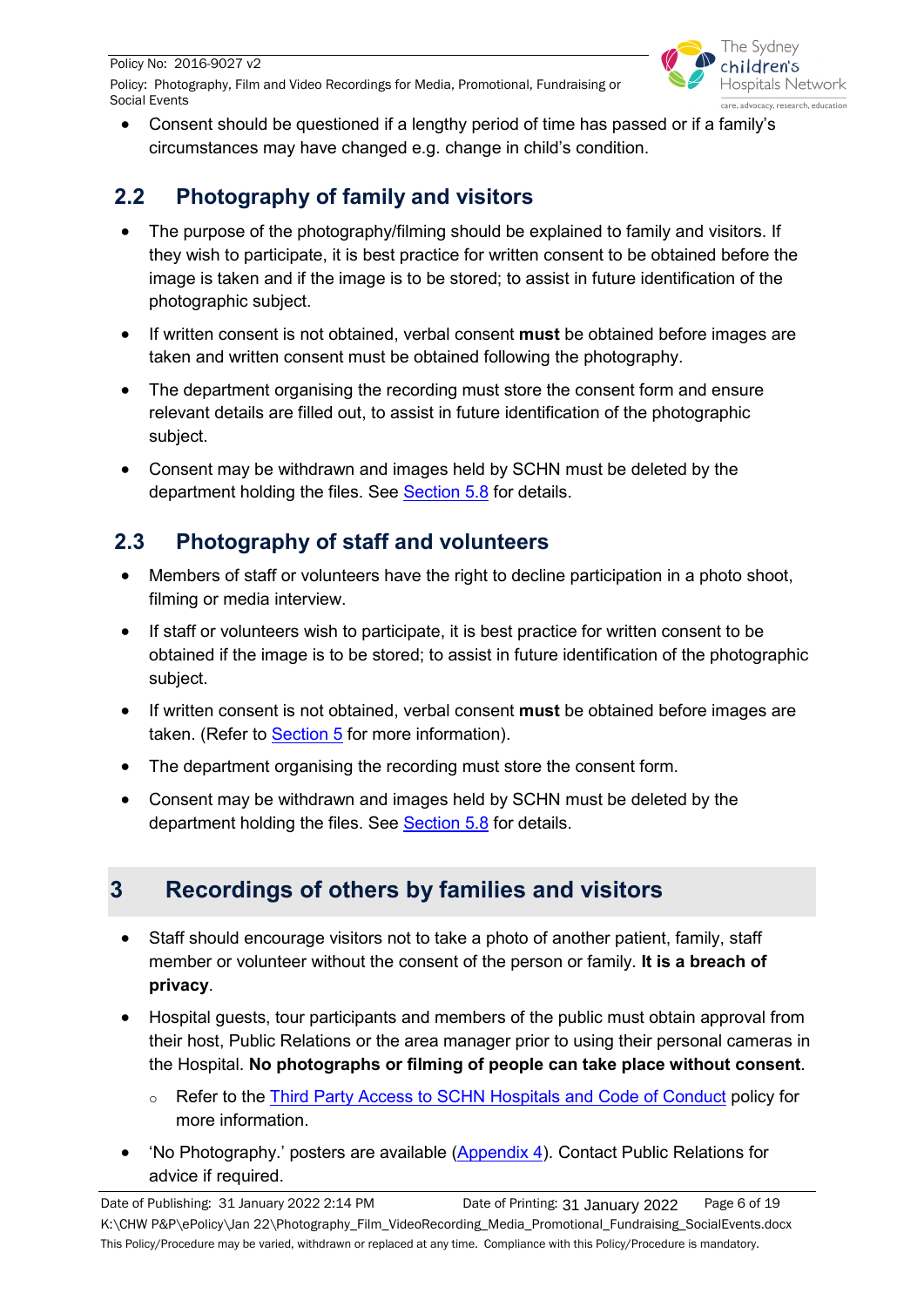

# <span id="page-6-0"></span>**4 Photography/filming for Personal use by Staff**

**Staff must not take photographs or recordings of patients for private use.** It is a breach of privacy laws and disciplinary action may result under the [NSW Health Code of Conduct.](https://www1.health.nsw.gov.au/pds/Pages/doc.aspx?dn=PD2015_049)

# <span id="page-6-1"></span>**5 Consent**

## <span id="page-6-2"></span>**5.1 Who obtains consent**

- For media, publicity, internal and external communications purposes: the Public Relations staff member is responsible for ensuring consent is obtained.
- For other purposes,(like photography or filming for educational materials), consent may be obtained by other staff.
- If consent is not obtained, recordings must be deleted.
- Consent remains valid until withdrawn; however, consent should be re-visited if a significant period of time has passed. Family and patient circumstances may have changed and it may be inappropriate or insensitive to re-publish an image without checking first. See [Section 5.8](#page-9-1) for more information on withdrawing consent.

## <span id="page-6-3"></span>**5.2 When talking to Patients/Parents/Carers about Consent**

Recordings will vary from simple photographs to visual and audio recordings and can be for a variety of non-clinical purposes. The amount of information to be provided before seeking consent will vary according to the nature of the recording, what it will be used for and the concerns of the individual patient/parent/staff/visitors.

Consent must be freely given. The patient, parent or guardian must not be coerced, pressured or intimidated. They should feel that they have a choice and are given sufficient time to decide.

Provide the following information:

- The specific purpose/s of the recording and how it will be used.
- Patients/parents/carers may withhold consent and this will not affect the quality of the healthcare they receive.
- Patients/parents/carers may withdraw consent at any time after the recording has occurred but once published in the public domain, for example published in print or electronically, it may not be possible to effectively withdraw consent.

## <span id="page-6-4"></span>**5.3 Capacity to give consent by patients**

Refer to **Appendix 1** for the Consent form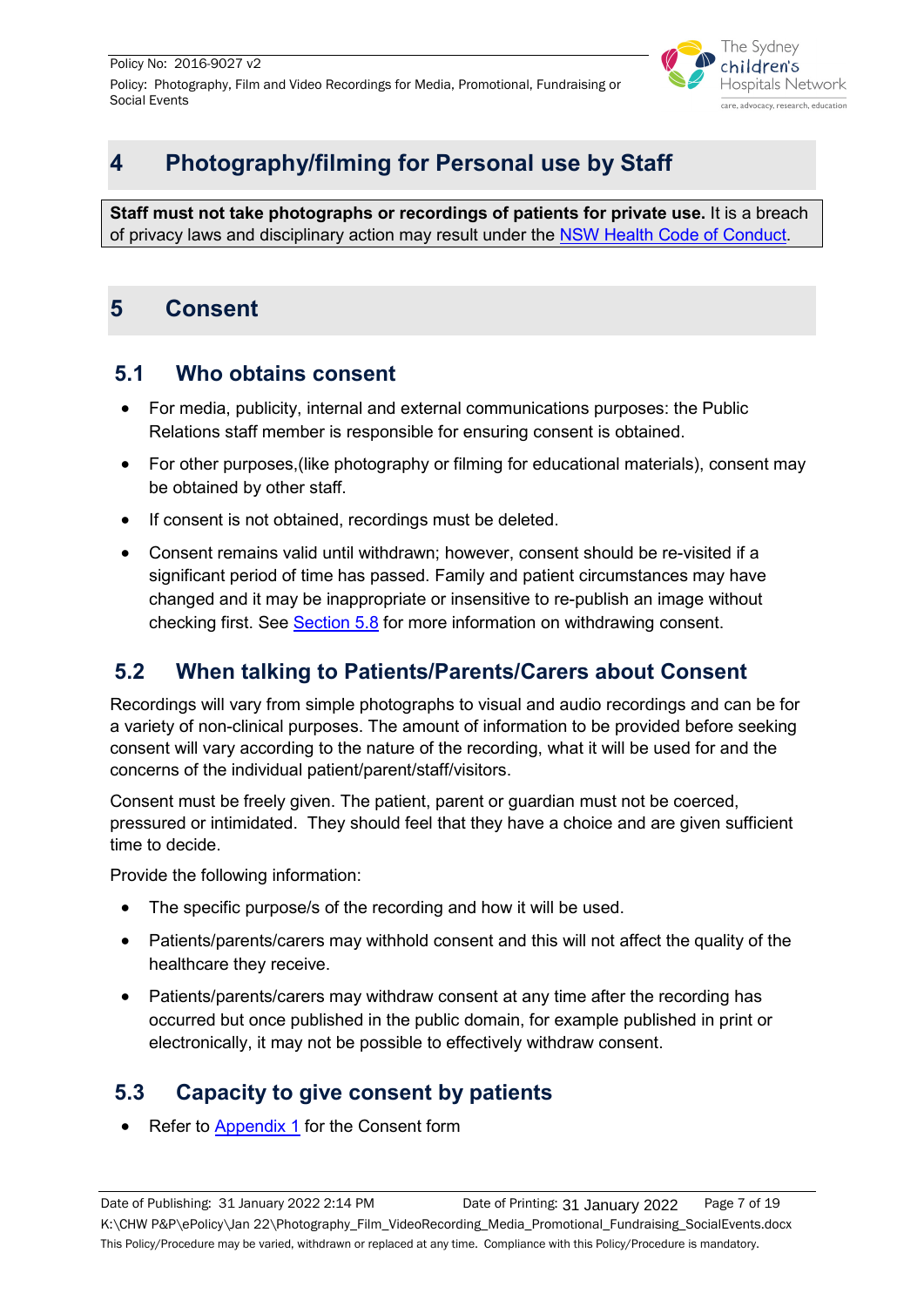

- Consent can only be given by a patient who has the capacity to consent. For further information refer to [NSW Health Consent policy.](http://webapps.schn.health.nsw.gov.au/epolicy/policy/5257)
- The consent for patients less than 14 years of age should be given by the parent or legal guardian who should sign the consent form. However, if a child or young person does not want a recording to be used, it must not be used, regardless of whether the parent or guardian consents.
- For patients of 14 16 years of age, efforts should be made to obtain the consent of the parent or legal guardian, unless the patient is assessed as being mature enough to provide consent themselves, and objects to their parent/guardian being involved in decision making.
- It is presumed that patients 16 years and over can consent independently, although this may need to be reviewed in certain circumstances. For example, the patient may be in the care of Department of Community Justice or lack the capacity to consent.

# <span id="page-7-0"></span>**5.4 Consent and anonymity**

- Photography/filming may need to have people in the background if in a busy area. People in the background can be filmed/photographed out of focus to achieve anonymity. Consent is not required. Signage indicating filming is in progress enables those who do not wish to be involved to move away.
- If people can be identified and do not consent, faces can be blurred to achieve anonymity.
- A patient or family member may wish to be involved in a media story, but remain anonymous. This can be discussed and planned with the media outlet, the parent/carer and Public Relations. Recording can be done in such a way as to achieve anonymity, for example shot from behind, or in silhouette. The consent should state that the patient, parent or guardian is aware, that despite this action, it may be possible to identify the patient.

## <span id="page-7-1"></span>**5.5 Staff and volunteer consent for recording/s**

- Under the Health Records and Information Privacy Act 2002 no recording/s may be undertaken without the consent of the person participating in the making of a photograph, or video.
- Consent must be freely given by staff members or volunteers and they must not be coerced. This would include pressure from hospital staff, patients or family.
- The staff member or volunteer must be able to understand the implications, as the recording may be displayed in multiple media markets, including social media or used as stock images.
- The consent should be specific, and is **valid only** in relation to the purpose for which the staff member or volunteer has been informed and has agreed to.
- Performing a recording for which consent has been obtained, and then undertaking additional recording for 'stock' material, to be used later or in other projects not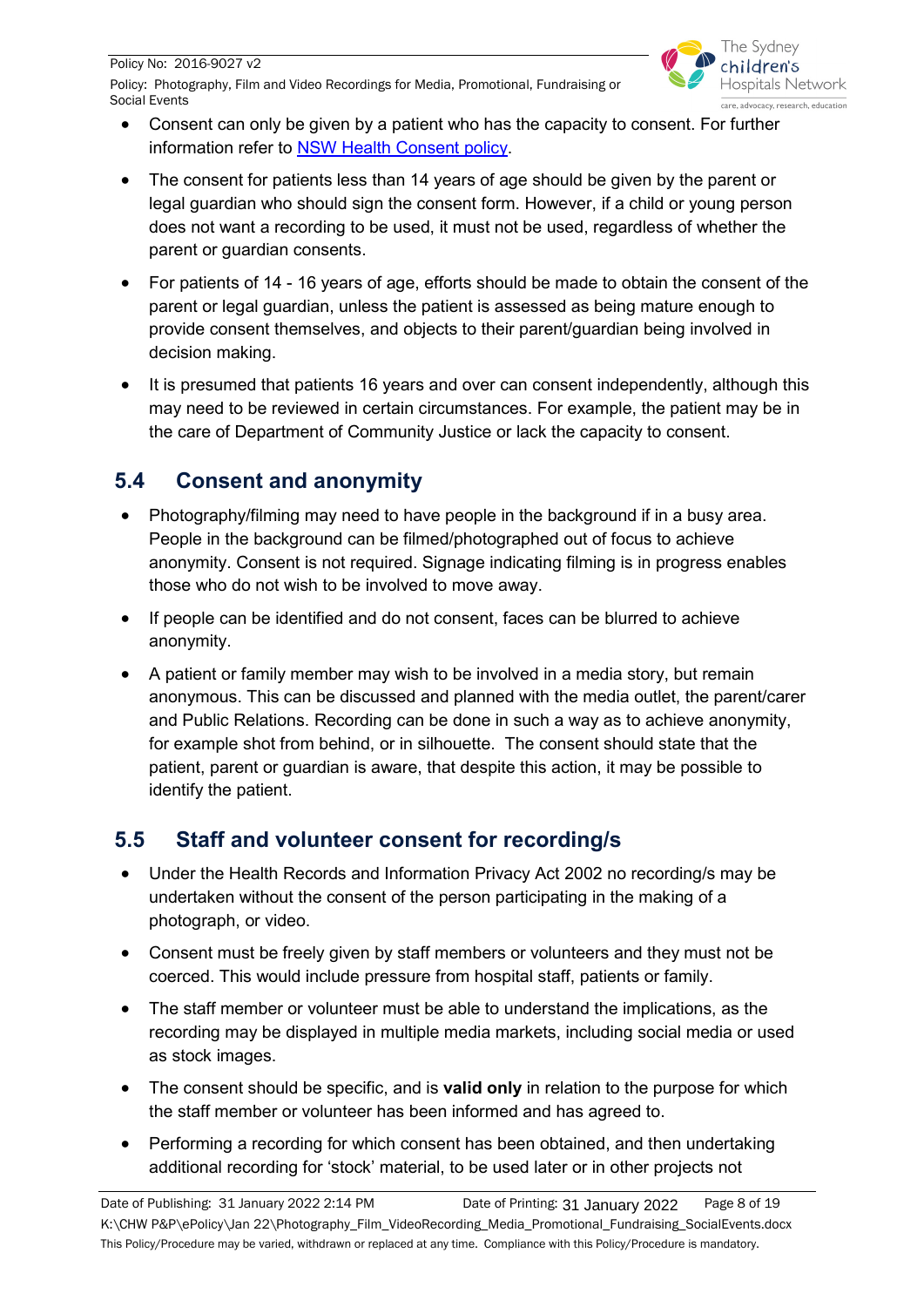

specified in the original consent, is a breach of the primary consent. New specific consent must be obtained before the images can be used.

The department coordinating the recordings must ensure storage and retention of the photos and consent forms meet the Health records and Information Privacy Act requirements.

## <span id="page-8-0"></span>*5.5.1 Kids Simulation Australia*

Kids Simulation Australia is the simulated learning environment for the Sydney Children's Hospital Network. From time to time some activities are recorded and content used for educational purposes. Media consent forms [\(Appendix 5\)](#page-17-0) are provided to all participants and kept in a local record system. The local work practice pertaining to video recordings and confidentiality agreement can be found in [Appendix 6.](#page-18-0)

# <span id="page-8-1"></span>**5.6 Consent Forms for Media and Publicity Recordings**

#### <span id="page-8-2"></span>*Recordings of Patients and Families*

- The Publicity and Media Consent form for Paediatric Patients should be used. See: [http://chw.schn.health.nsw.gov.au/ou/public\\_relations/resources/forms/media\\_consent\\_](http://chw.schn.health.nsw.gov.au/ou/public_relations/resources/forms/media_consent_-_patient.pdf) - patient.pdf
- An example of the Patients Consent form can be seen in [Appendix 1.](#page-12-2)
- Media consent forms for paediatric patients should be kept by Public Relations in a separate record system.

#### <span id="page-8-3"></span>*Recordings of Staff and Volunteers*

- The Publicity and Media Consent Form for SCHN Staff and Volunteers can be used for photography of staff and volunteers for publicity purposes. See: [http://chw.schn.health.nsw.gov.au/ou/public\\_relations/resources/forms/media\\_consent\\_](http://chw.schn.health.nsw.gov.au/ou/public_relations/resources/forms/media_consent_-_staff_and_volunteers.pdf) - staff and volunteers.pdf
- An example of the Staff and Volunteers Consent form can be seen in [Appendix 2.](#page-13-1)

# <span id="page-8-4"></span>**5.7 Special circumstances that deviate from the consent process**

#### <span id="page-8-5"></span>*Consent for deceased patients*

- If consent has been previously obtained and the patient dies *before or during* the recording, the parent/guardian/Next of Kin must be consulted to confirm if consent is still granted before the recording is used for any purpose.
- If consent has been previously obtained and the patient dies *after* the recording, and it is intended that the recording be used for media or publicity, parents/guardians/Next of Kin should be contacted and offered the opportunity to withdraw consent (if practicable). For this purpose, it is recommended that the Public Relations Department is informed of the deceased patient.
- If consent has *not yet been obtained* and the patient dies, it may be more appropriate to delete all recordings. However, if appropriate, ask the parent/guardian if they wish to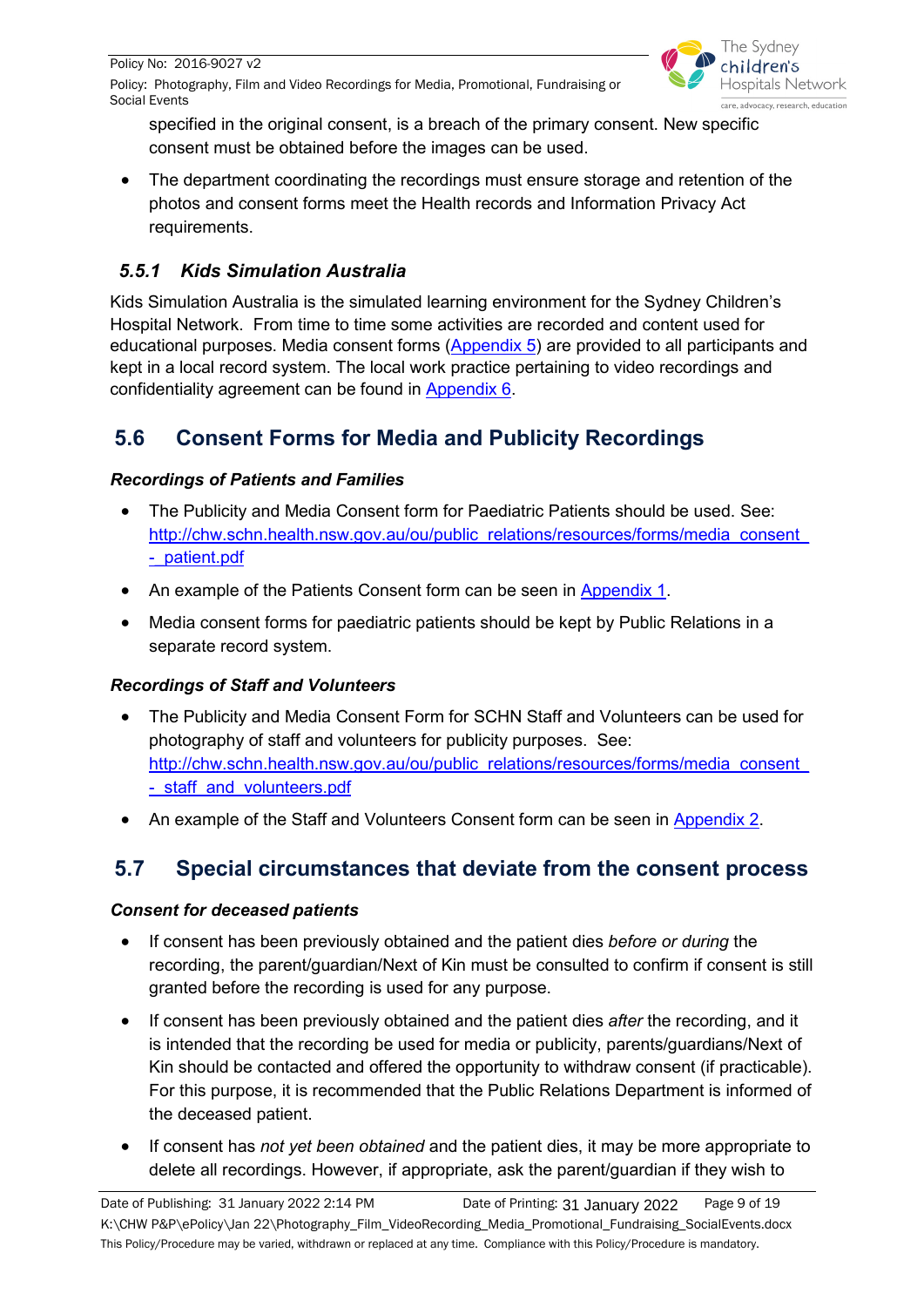

proceed. Their wishes must be respected. Consent must be obtained before any recording is used for any purpose.

• In all cases, care must be taken to respect the dignity, ethnicity and religious beliefs of the patient and the patient's family.

#### <span id="page-9-0"></span>*Media and publicity recordings at events and activities*

Entertainment and celebrity visits may attract media to report/photograph/film the event. Timely completion of individual Publicity and Media Consent Forms may not be possible. In these situations, every attempt should be made to give patients and families advance notice of possible media involvement.

A general announcement advising families of the media's presence should be made before filming commences. Depending on the event, the announcement could be made via a poster, a sign, an announcement at the event or an e-mail to relevant staff. Families can then be invited to inform staff co-ordinating the event/media that they do not wish to be filmed or photographed. Arrangements should be made to locate and identify the patient/families who do not wish to be filmed or photographed i.e. with wristbands or a separate waiting area.

Not consenting to filming or photography will not impact on patients/families attending the event.

# <span id="page-9-1"></span>**5.8 Withdrawal of consent**

- Consent remains valid until withdrawn. Best practice is to consult families if circumstances have changed or considerable time has elapsed.
- Patients have the right to withdraw consent at any time if the recording is held by SCHN.
- If a patient decides to withdraw consent, this must be done in writing and submitted to Public Relations.
- When consent is withdrawn the recordings held by SCHN must not be used and, if possible, should be deleted.
- The **Withdrawal of Consent form** is located at: [http://chw.schn.health.nsw.gov.au/ou/public\\_relations/resources/forms/media\\_consent\\_](http://chw.schn.health.nsw.gov.au/ou/public_relations/resources/forms/media_consent_-_withdrawal_of_consent.pdf) - withdrawal of consent.pdf
- An example of the Withdrawal of Consent form can be seen in [Appendix 3.](#page-14-1)

# <span id="page-9-2"></span>**6 Confidentiality and Privacy**

Breach of confidentiality and privacy may amount to serious professional misconduct and could give rise to civil liability to the individual or Local Health District responsible. Pursuant to the Health Records and Information Privacy Act 2002, it is possible for internal reviews and complaints to be lodged for breach of privacy, and compensation sought.

• Best practice requires the management of recordings using an electronic database to assist with storage and retrieval.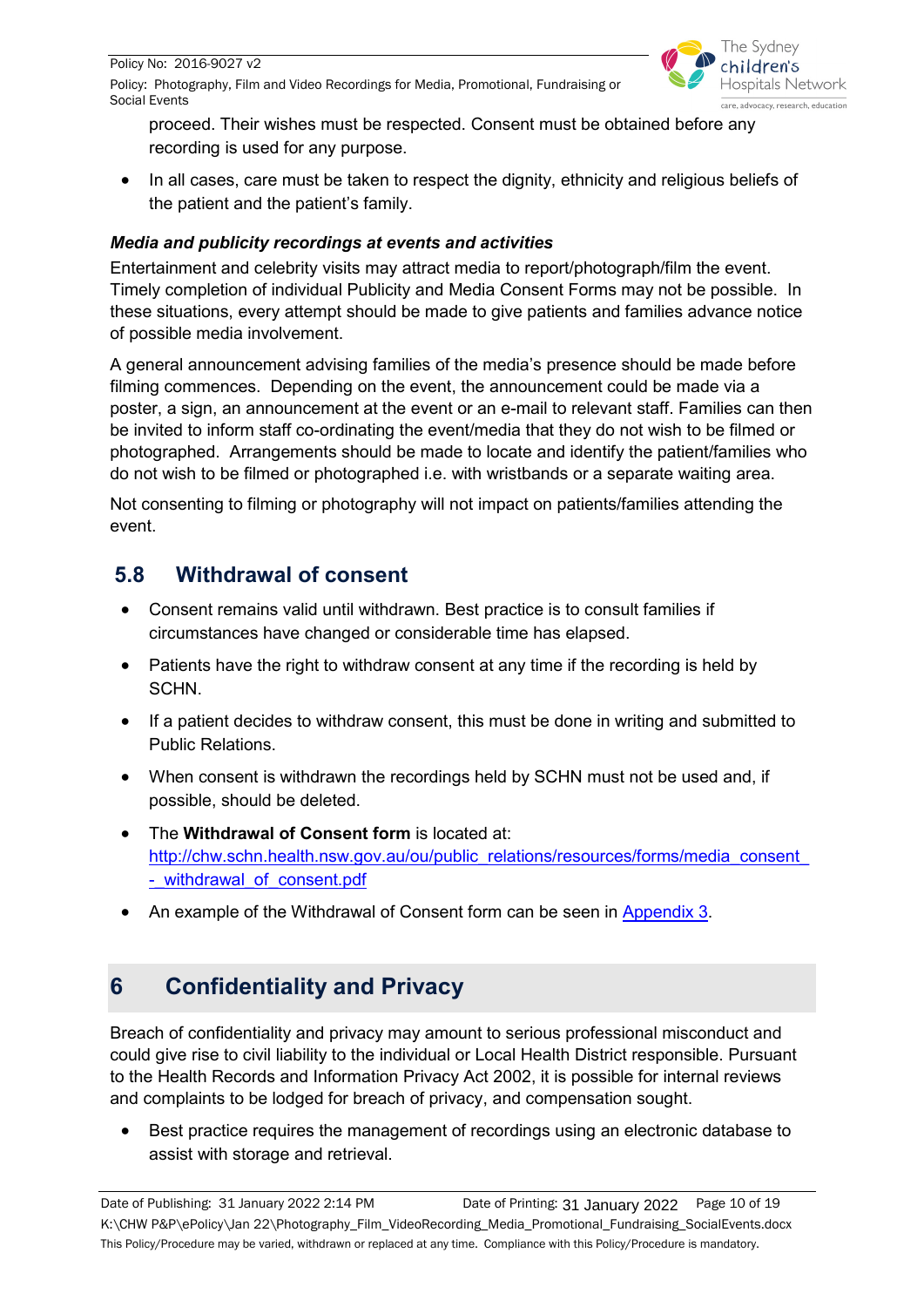Policy: Photography, Film and Video Recordings for Media, Promotional, Fundraising or Social Events



There may be situations where a friend, family member or the patient wishes to have a recording for private purposes. For example, a birthday party for a patient in the ward. Use of cameras by patients or family members is subject to the discretion of the ward or area, on consideration of the following factors:

- o Interference with service provision and impact on care.
- $\circ$  Confidentiality and privacy of other patients and of staff. All individuals who may be captured in the recording must be consulted and have given consent.
- $\circ$  Work Health and Safety does filming or photography interfere with the staff's ability to do their job safely?
- It is suggested to keep a file note of the recording (in the electronic medical record progress notes) that took place and that prior consent if applicable was obtained.

#### <span id="page-10-0"></span>*4.1.1 Poster for Patients and Families*

- A poster is available to be displayed informing patients and families that photography is not permitted unless permission is given. See [Appendix 4](#page-16-1) for the poster.
- The department/ward may choose to refuse any recording. If a sign is to be used it should be clearly visible as patients and visitors enter the designated area/ward.
- Sign wording: No Photo Zone -We politely ask that you do not take photos or video in this area unless you have special permission from staff

## <span id="page-10-1"></span>**6.1 Staff use of personal camera, phone or video**

Staff must not capture images of patients, families, visitors, volunteers or other staff without consent and must not capture footage for personal use. **Note:** It is a breach of the *Health Records and Information Privacy Act* and NSW Health Code of Conduct if images are captured for personal use.

Unless previously authorised, all recordings taken on health service facility premises remains the property of the health service, including those taken by visiting health care providers such as Ambulance or Visiting Medical/Dental Officers.

Media outlets and third parties retain copyright for their recordings unless assigned to SCHN.

# <span id="page-10-2"></span>**7 Copyright**

Copyright of all recordings are owned by the State of New South Wales through SCHN, excepting those taken by media outlets or third parties. Once formal consent is obtained employees of SCHN are authorised to use the recording for the purposes specified on the consent form.

It is important that in any contract for publication the copyright in the photograph remains with the SCHN and does not pass automatically to the publishers on the first publication.

All freelance photographers and freelance video production teams engaged by SCHN waive copyright ownership of the material that they produce, unless there is a written agreement.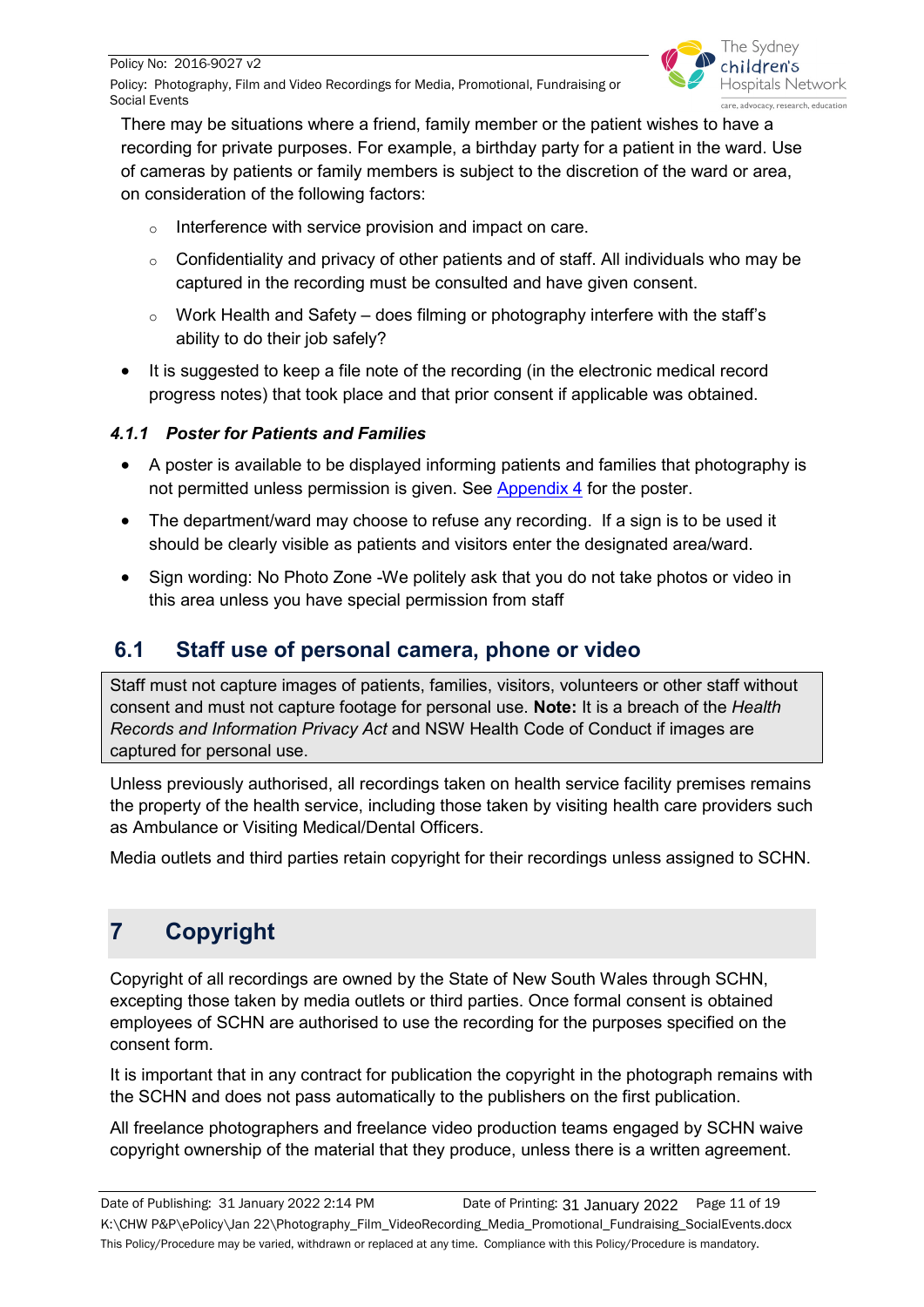

Care must be taken to protect the recording and maintain its integrity ensuring the quality of the recording in terms of resolution and colour depth.

Note: Digital recordings are easy to copy in electronic form and are therefore at risk of image manipulation and inappropriate distribution.

# <span id="page-11-0"></span>**8 Management, Storage and Access**

# <span id="page-11-1"></span>**8.1 Digital Records**

Digital records are subject to all the same requirements under *State Records Act 1998 NSW* as paper based records and files (State Records Authority of NSW, pg 5, 2008). Digital records include email, word documents, digital video/audio recording, text message, a scanned image and a digital photograph.

All recordings should be stored as digital files in a central secured database where the integrity of the image and associated documentation (see 8.2 below) can be maintained.

# <span id="page-11-2"></span>**8.2 Management Storage and Access**

- Recordings are to be managed and stored securely by the department responsible for making or requesting the recording. The completed Publicity and Media Consent Form must be filed to ensure easy retrieval and provide access and reference to the original recording. The recording must only be used for the purposes stated.
- Best practice is that recordings should not be permanently stored on external hard drives, computer hard drives or USB flash drives. When stored temporarily, they should be password protected.

# <span id="page-11-3"></span>**9 Copy of recordings and requests for information**

# <span id="page-11-4"></span>**9.1 Copy of recordings requested by staff**

- All requests for copies of recordings are to be forwarded to Public Relations at CHW or SCH.
- Before a recording is reproduced and used for any purpose, the consent must be checked. An additional consent must be obtained from the patient or guardian if the recording is to be reproduced and used for a purpose other than that indicated on the consent form.
- Prior to any public publication in journals, books, advertising or the internet, the patient's permission for the *specific use proposed* must be sought and written consent obtained. When published electronically and available on the intranet it enters the public domain and cannot be retracted, even if consent is withdrawn. Recordings that are to be used for public relations, publicity or communications purposes, such as promotional or information brochures, need to be referred to the Public Relations Department to ensure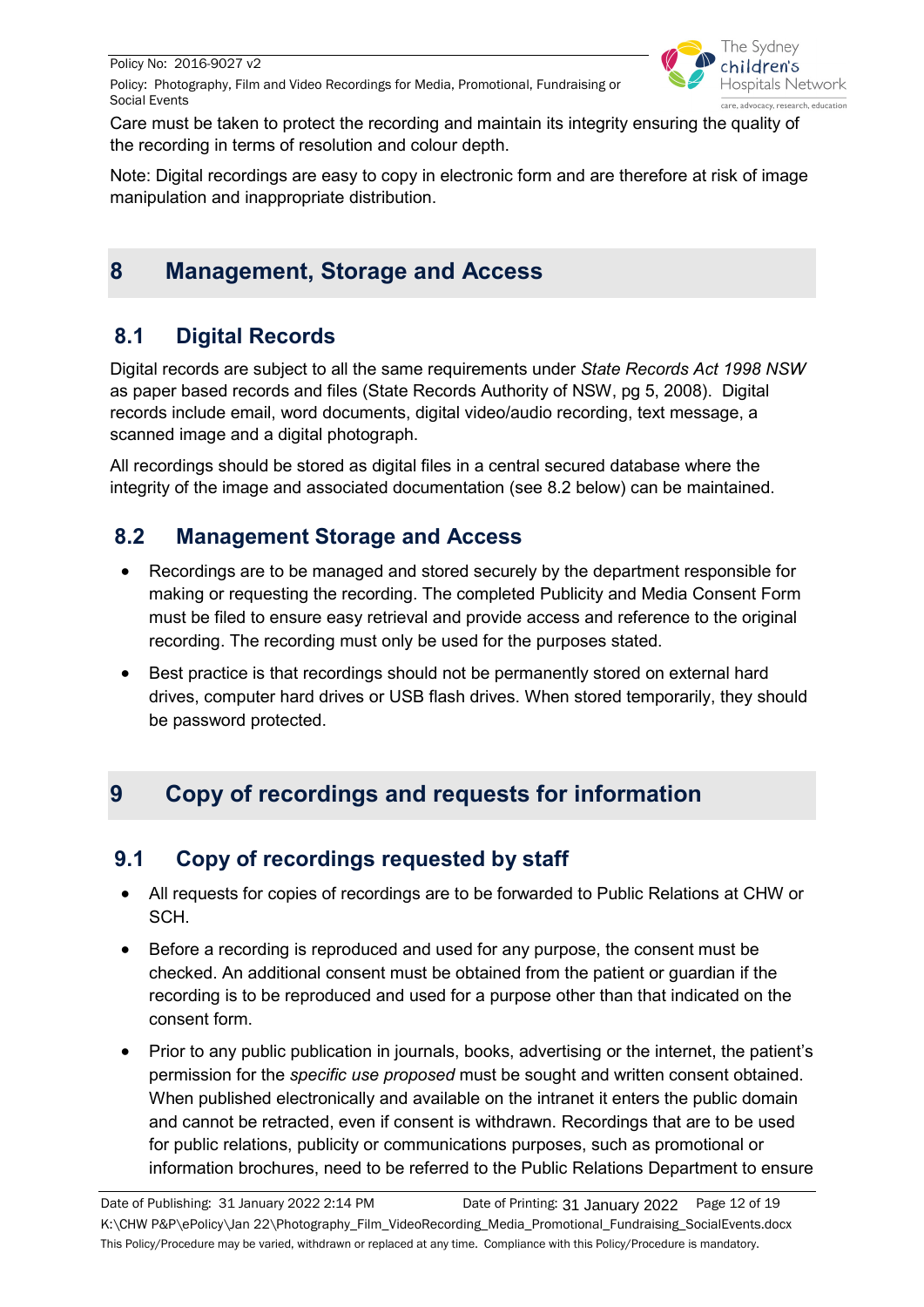Policy No: 2016-9027 v2

Policy: Photography, Film and Video Recordings for Media, Promotional, Fundraising or Social Events



appropriate permission is obtained from the patient or guardian before the release of any images.

# <span id="page-12-0"></span>**9.2 Copy of recordings requested by patients/guardians**

- Patients and guardians have the right to access and receive a copy of their child's recordings under the *Government Information (Public Access) Act, NSW 2009* and the *Health Records and Information Privacy Act*.
- All requests for copies of recordings are to be forwarded in writing to Public Relations.
- Public Relations may not be able to provide copies of recordings taken by third parties.
- In the case of a request by a third party, a copy of the recordings can only be released if the patient or their parent/guardian has provided consent.

# <span id="page-12-1"></span>**9.3 Public Relations recordings**

- No information about any patient is to be divulged to the public unless permission from the patient or their parent or legal guardian is given.
- All requests to interview/photograph patients for Media purposes must be made through Public Relations Departments. Under no circumstance may public interviews or recordings be carried out in or around a SCHN facility or its grounds without the express permission of Public Relations.
- Media personnel and freelance photographers and videographers must, whilst on NSW Health premises, be accompanied by a Public Relations Officer or nominated staff member.
- A Consent Form must be completed and retained by Public Relations or the Department organising the recording.

#### **Copyright notice and disclaimer:**

<span id="page-12-2"></span>The use of this document outside Sydney Children's Hospitals Network (SCHN), or its reproduction in whole or in part, is subject to acknowledgement that it is the property of SCHN. SCHN has done everything practicable to make this document accurate, up-to-date and in accordance with accepted legislation and standards at the date of publication. SCHN is not responsible for consequences arising from the use of this document outside SCHN. A current version of this document is only available electronically from the Hospitals. If this document is printed, it is only valid to the date of printing.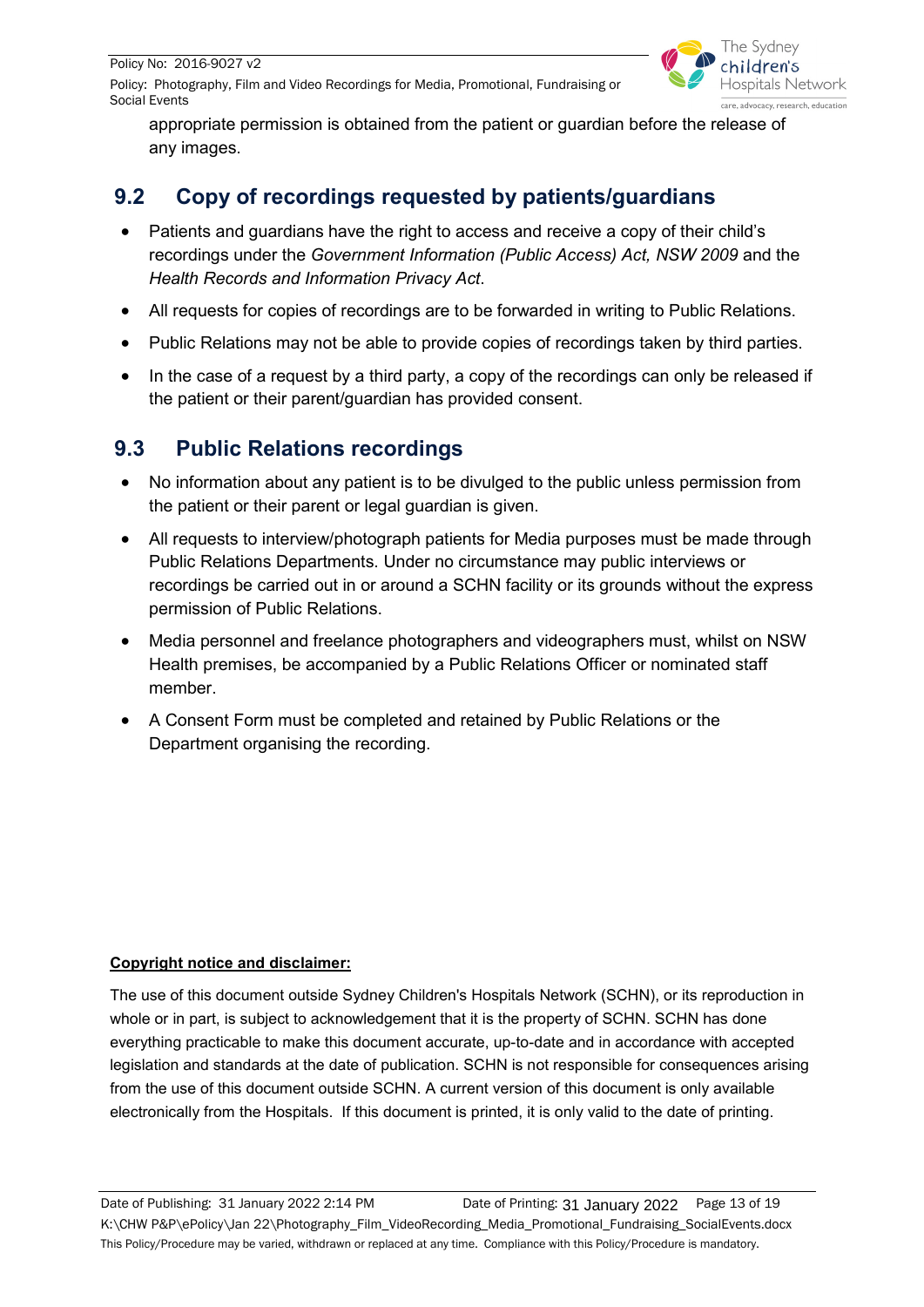

# <span id="page-13-0"></span>**Appendix 1: Example Consent form – Paediatric Patient**

<span id="page-13-1"></span>



# MULTIMEDIA CONSENT FORM - PATIENT

Photography/Film/Video recording for media, promotional, fundraising or social events

| D.O.B  |  |
|--------|--|
| MOBILE |  |
|        |  |
|        |  |
|        |  |

If you or your child is being filmed, photographed or interviewed (the 'Material') as part of an activity in support of Sydney Children's Hospitals Network or Sydney Children's Hospitals Foundation, you will need to complete and sign this consent form. Agreement is voluntary and participation or refusal will not affect the care your child receives. You may withdraw your consent at any time.

PARENT/GUARDIAN CONSENT

I agree that:

. Sydney Children's Hospitals Network, including The Children's Hospital at Westmead, Sydney Children's Hospital, Randwick, Bear Cottage, NETS (Newborn and paediatric Emergency Transport Service), PSN (Pregnancy and Newbom Services Network) and Children's Court Clinic and/or

· Sydney Children's Hospitals Foundation

may use this Material (or copies of it) for publication, advertising or illustration, now or in the future. I understand that if the image is published by an external (non-Network/non-Foundation) outlet, whether it is in electronic format or printed media, it can be difficult to retract. I understand that there is a possibility that the Material taken of my child may not be used.

|       |                                                                        |             | I I CONSENT TO THE FOLLOWING INFORMATION BEING RELEASED ABOUT MY CHILD/CHILDREN |             |                   |
|-------|------------------------------------------------------------------------|-------------|---------------------------------------------------------------------------------|-------------|-------------------|
| Name  | Age                                                                    |             | Suburb                                                                          |             | Medical condition |
|       | <b>THE MULTIMEDIA MATERIAL MAY BE USED FOR</b>                         |             |                                                                                 |             |                   |
| Media | Social media                                                           | Fundraising | Printed publication                                                             | Digital     | Third party       |
|       | PARENT/GUARDIAN SIGNATURE<br>On behalf of a person under the age of 16 |             |                                                                                 | <b>DATE</b> |                   |

#### **Public Relations department to complete**

| PURPOSE                          | <b>WARD LOCATION</b>          |
|----------------------------------|-------------------------------|
| PHOTOGRAPHIC INFORMATION/DETAILS |                               |
| STAFF MEMBER NAME                | <b>STAFF MEMBER SIGNATURE</b> |
|                                  |                               |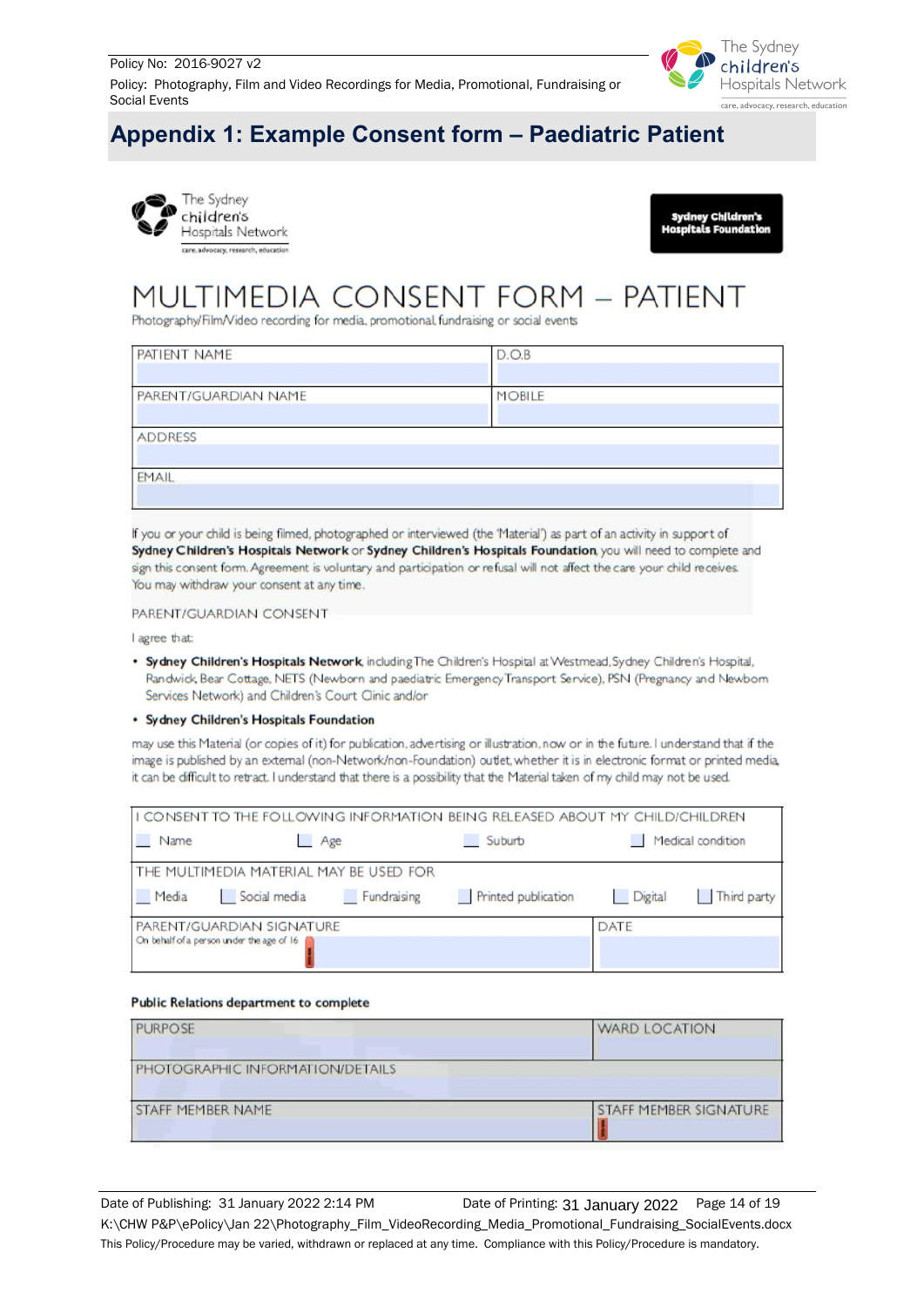Policy: Photography, Film and Video Recordings for Media, Promotional, Fundraising or Social Events



# <span id="page-14-0"></span>**Appendix 2: Example Consent Form for Staff and Volunteers**

<span id="page-14-1"></span>



# MULTIMEDIA CONSENT FORM -**STAFF AND VOLUNTEER**

Photography/Film/Video recording for media, promotional, fundraising or social events

| NAME       | PHONE NUMBER     |
|------------|------------------|
| DEPARTMENT | <b>JOB TITLE</b> |
| EMAIL      |                  |

If you are being filmed, photographed or interviewed (the 'Material') as part of an activity in support of Sydney Children's Hospitals Network or Sydney Children's Hospitals Foundation, you will need to complete and sign this consent form. Agreement is voluntary and you may withdraw your consent at any time.

#### STAFF/VOLUNTEER CONSENT

I agree that:

. Sydney Children's Hospitals Network, including The Children's Hospital at Westmead, Sydney Children's Hospital, Randwick, Bear Cottage, NETS (Newborn and paediatric Emergency Transport Service), PSN (Pregnancy and Newborn Services Network) and Children's Court Clinic and/or

#### • Sydney Children's Hospitals Foundation

may use this Material (or copies of it) for publication, advertising or illustration, now or in the future. I understand that if the image is published by an external (non-Network/non-Foundation) outlet, whether it is in electronic format or printed media, it can be difficult to retract. I understand that there is a possibility that the Material taken may not be used.

|       | I CONSENT TO THE FOLLOWING INFORMATION BEING RELEASED |           |                             |      |             |
|-------|-------------------------------------------------------|-----------|-----------------------------|------|-------------|
| Name  |                                                       | lob title |                             |      |             |
|       | THE MULTIMEDIA MATERIAL MAY BE USED FOR               |           |                             |      |             |
| Media | Social media Fundraising                              |           | Printed publication Digital |      | Third party |
|       | STAFF/VOLUNTEER SIGNATURE                             |           |                             | DATE |             |
|       |                                                       |           |                             |      |             |

#### **Public Relations department to complete**

| <b>WARD LOCATION</b>          |  |  |
|-------------------------------|--|--|
|                               |  |  |
| <b>STAFF MEMBER SIGNATURE</b> |  |  |
|                               |  |  |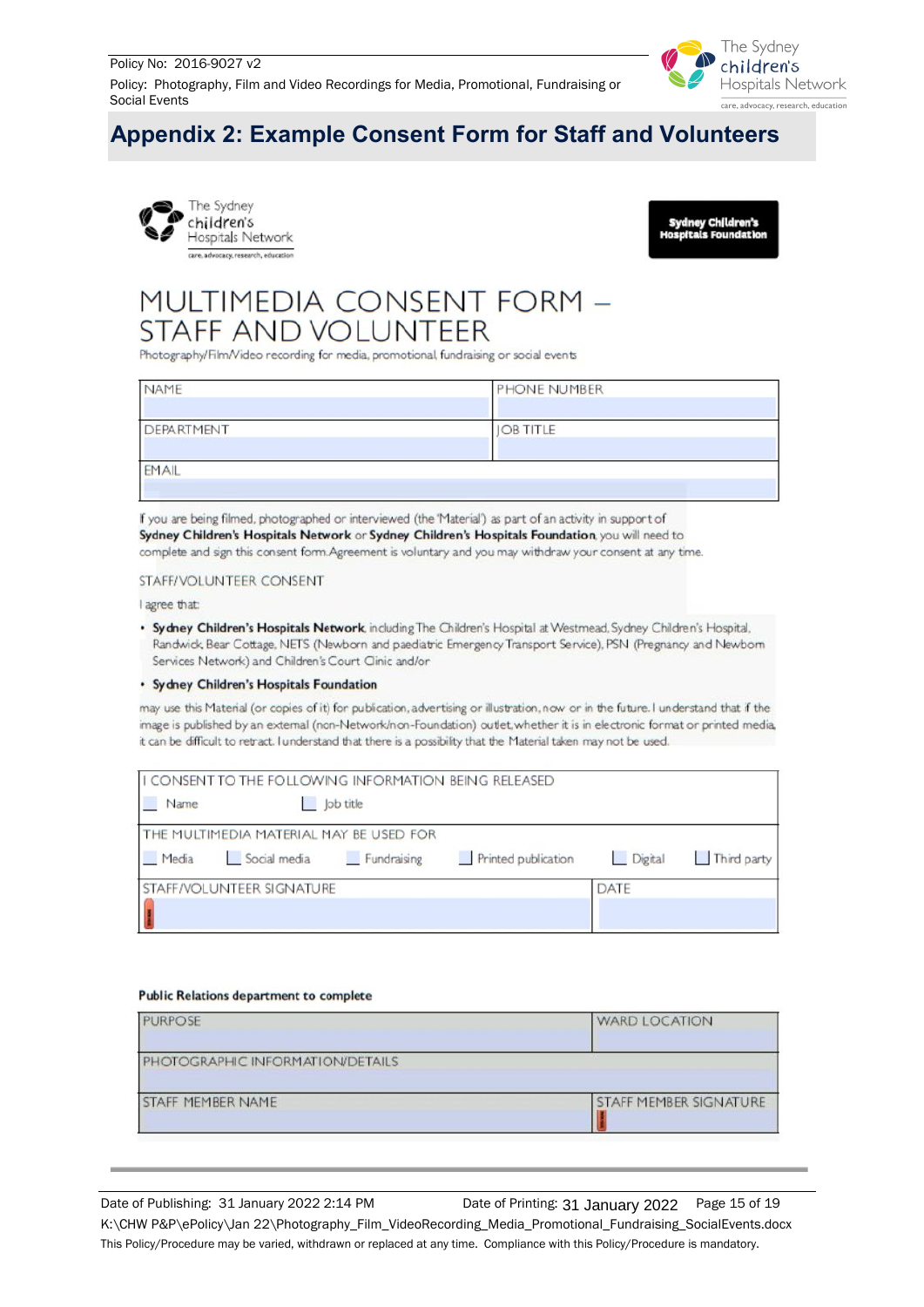

# <span id="page-15-0"></span>**Appendix 3: Example Withdrawal of Consent form**





# WITHDRAWAL OF MULTIMEDIA CONSENT FORM

Photography/Film/Video recording for media, promotional, fundraising or social events

I withdraw consent for

. Sydney Children's Hospitals Network, including The Children's Hospital at Westmead, Sydney Children's Hospital, Randwick, Bear Cottage, NETS (Newborn and paediatric Emergency Transport Service), PSN (Pregnancy and Newbom Services Network) and Children's Court Clinic and/or

#### · Sydney Children's Hospitals Foundation

to use multimedia of myself / my child(ren) / my ward for

**PURPOSE** 

| NAME      | PATIENT NAME |
|-----------|--------------|
|           |              |
| SIGNATURE | DATE         |
|           |              |
|           |              |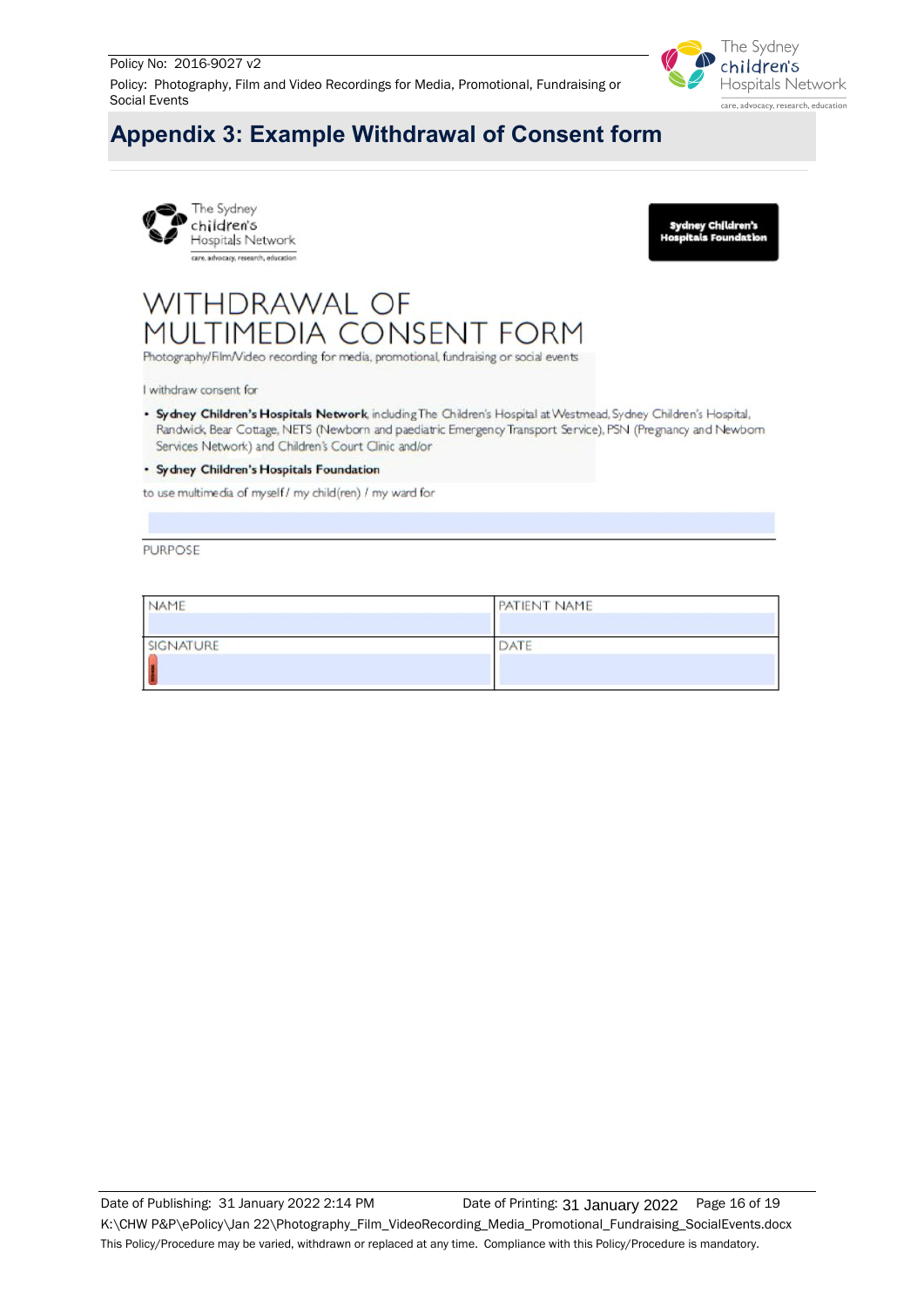Policy No: 2016-9027 v2

Policy: Photography, Film and Video Recordings for Media, Promotional, Fundraising or Social Events



<span id="page-16-1"></span><span id="page-16-0"></span>**Appendix 4: Poster for wards/clinics**

# NO PHOTO ZONE



We politely ask that you do not take photos or video in this area unless you have special permission from staff.



care, advocacy, research, education



Date of Publishing: 31 January 2022 2:14 PM **Date of Printing: 31 January 2022** Page 17 of 19 K:\CHW P&P\ePolicy\Jan 22\Photography\_Film\_VideoRecording\_Media\_Promotional\_Fundraising\_SocialEvents.docx This Policy/Procedure may be varied, withdrawn or replaced at any time. Compliance with this Policy/Procedure is mandatory.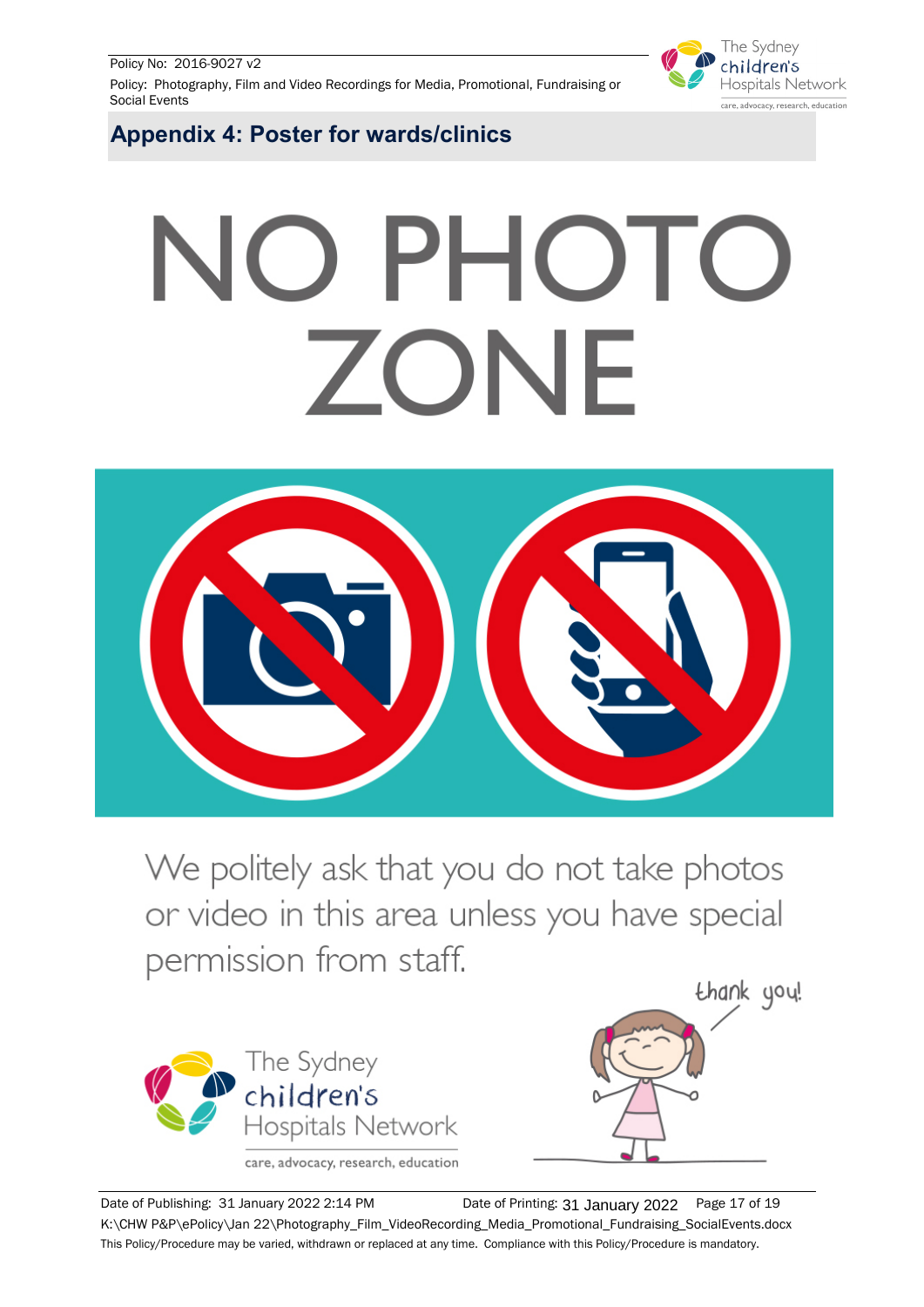

# <span id="page-17-0"></span>**Appendix 5: Kids Simulation Australia Confidentiality Agreement**

# **Confidentiality Agreement**

Kids Simulation Australia aims to provide safe environments that support learning. All participants of simulation should operate in a professional manner - to treat one another and their surroundings with respect. Confidentiality is of paramount importance in simulated education and the preservation of a safe learning environment is everyone's responsibility.

Simulation is designed to encourage the transfer of learning to practice; therefore, we ask that participants would engage in the simulated activity by utilising knowledge and skills relevant to their practice and within the normal workplace setting. In enhancing learning and to provide a fair and consistent simulated experience, all simulation activities, including scenario information and participant performance is considered confidential in any form, whether; electronic, written, verbal, observed or overheard. This information is privileged and we therefore ask you to respect the privacy of all participants and undertake not to discuss individual or team performances outside the simulation environment. We do encourage discussion of the principles of lessons learnt from today's activities to your colleagues and other professionals.

To assist in the delivery of effective feedback, *video recording and data collected during the simulation* may be utilised to share the simulated activity with all participants and to support learning through debriefing. These recordings will be erased at the completion of the activity, unless you are otherwise notified. A separate agreement form will be obtained should you give consent for further utilisation of the video or data.

| Course  | or |    | <b>Simulation</b> | activity          | attending: |
|---------|----|----|-------------------|-------------------|------------|
| Course  |    | or |                   | <b>Simulation</b> | activity   |
| date/s: |    |    |                   |                   |            |

I, \_\_\_\_\_\_\_\_\_\_\_\_\_\_\_\_\_\_\_\_\_\_\_\_\_\_\_\_\_\_\_\_\_\_\_ *(print name)* acknowledge that I have read, consent to and fully understand the significance of this agreement. I agree to participate respectfully and to maintain confidentiality regarding simulation activities. I am committed to not discussing the performance of other participants outside the simulated environment, nor disclosing the details of the scenarios used.

| Signature:                  | Date: |
|-----------------------------|-------|
|                             |       |
| Witness name and signature: |       |

\_\_\_\_\_\_\_\_\_\_\_\_\_\_\_\_\_\_\_\_\_\_\_\_\_\_\_\_\_\_\_

Date of Publishing: 31 January 2022 2:14 PM **Date of Printing: 31 January 2022** Page 18 of 19 K:\CHW P&P\ePolicy\Jan 22\Photography\_Film\_VideoRecording\_Media\_Promotional\_Fundraising\_SocialEvents.docx This Policy/Procedure may be varied, withdrawn or replaced at any time. Compliance with this Policy/Procedure is mandatory.